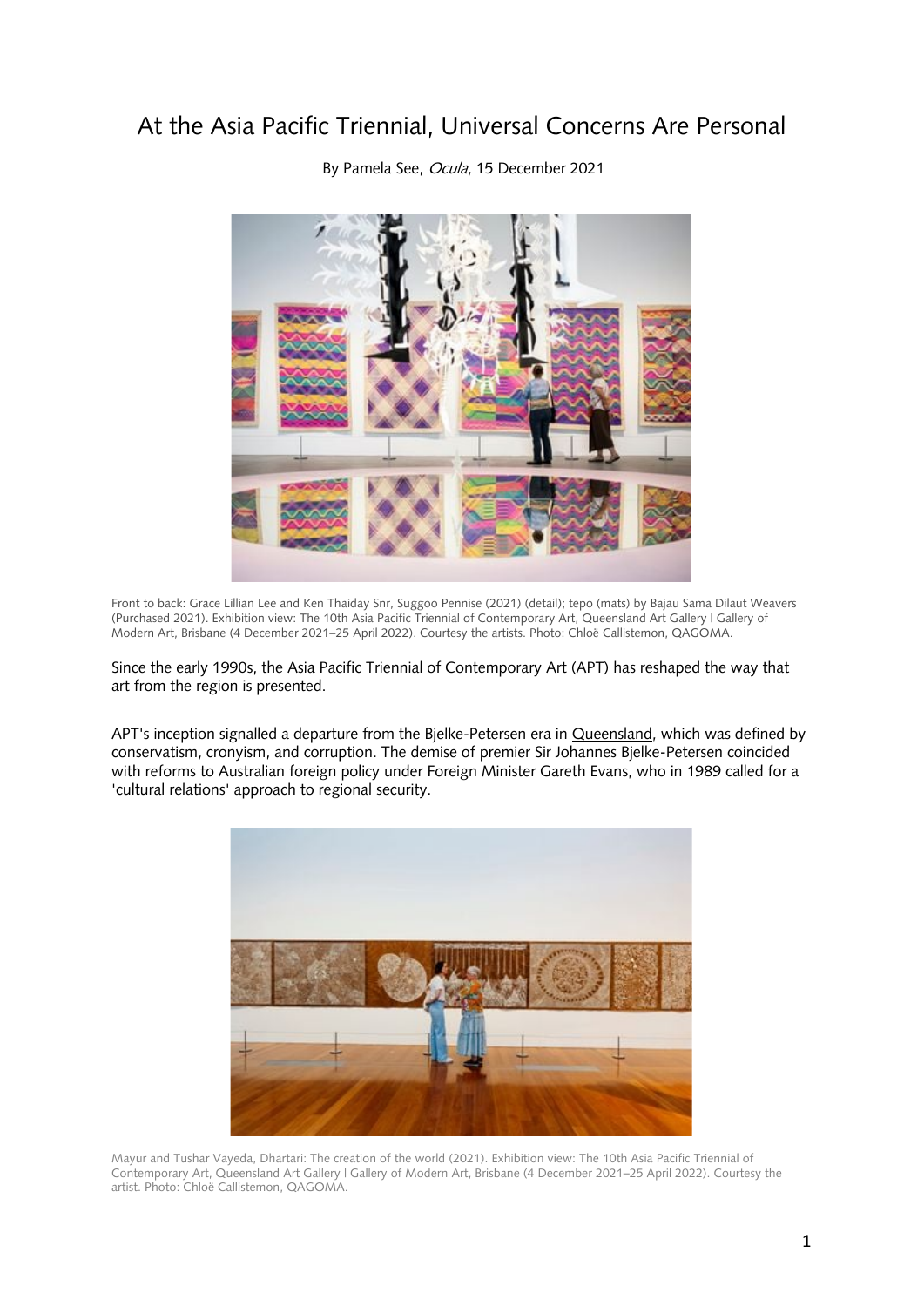Produced by a committee of curators and partner organisations throughout the Asia Pacific since its inception, APT is distinct from other recurrent international exhibition series as it operates without an overarching theme. This year's tenth edition (4 December 2021–25 April 2022) is no different.



Aluaiy Pulidan, Find a habitat (2021). Exhibition view: The 10th Asia Pacific Triennial of Contemporary Art, Queensland Art Gallery | Gallery of Modern Art, Brisbane (4 December 2021–25 April 2022). Courtesy the artist. Photo: Chloë Callistemon, QAGOMA.

With a curatorial team of 15 headed by Tarun Nagesh and Reuben Keehan, 69 projects by 150 artists presented across the Queensland Art Gallery and Gallery of Modern Art interrogate traditions and technologies, both old and new, while countering a Covid-related increase in digital reliance with an emphasis on tactility.

From the main entrance of the Queensland Art Gallery, a descent on the escalators provides a glimpse of Hairloom (2021), an installation by Rocky Cajigan, who was born in the Cordillera region of the Philippines in 1988 and hails from Fontok and Kankaney heritage.



Rocky Cajigan, Hairloom (2021). Human hair, cotton thread, gauze, wood bars, acrylic glass, wooden beater, bamboo shed rod, aluminium heddle rod, wooden shuttles, rope, carved wooden board, carved hands, colonial sandstone piedras (bricks), gauze and woven shirts, fishhooks, stainless steel racks and rods. Commissioned for APT10. Exhibition view: APT10, Queensland Art Gallery and Gallery of Modern Art, Brisbane (4 December 2021–25 April 2022). Courtesy the artist. Photo: Chloë Callistemon, QAGOMA.

Suspended at height is a choir of cotton shirts, typical of garments made using backstrap looms for indigenous rituals, with human hair woven in.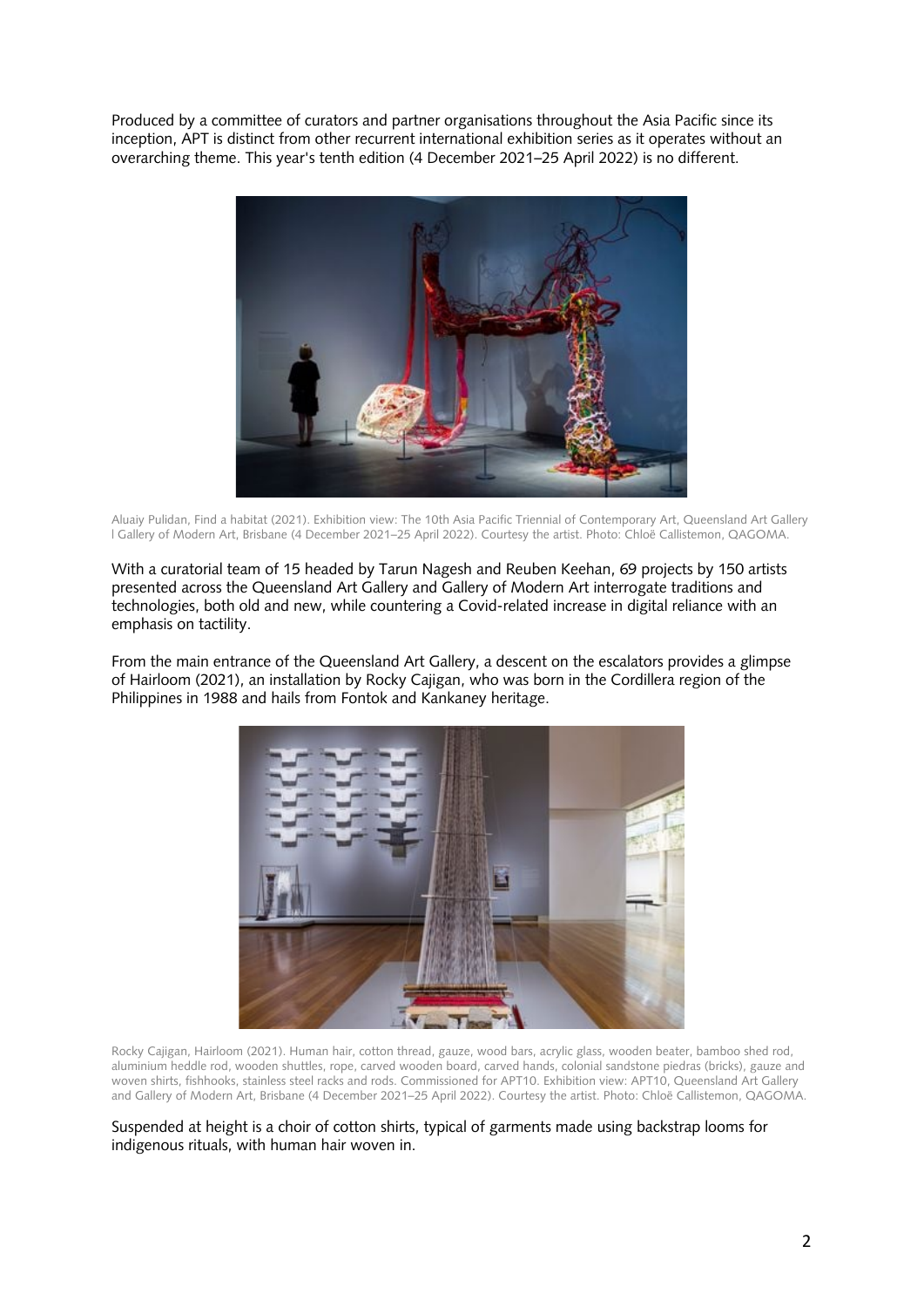Evidence of weaving dates back to the second millennium BC on the archipelago, which would become the Philippines under Spanish rule during the 16<sup>th</sup> century. In keeping, a loom forms this installation's central component, secured to the ground by backstrap using piedras, building blocks used to make roads and churches in colonial times.



Rocky Cajigan, Hairloom (2021). Human hair, cotton thread, gauze, wood bars, acrylic glass, wooden beater, bamboo shed rod, aluminium heddle rod, wooden shuttles, rope, carved wooden board, carved hands, colonial sandstone piedras (bricks), gauze and woven shirts, fishhooks, stainless steel racks and rods. Commissioned for APT10. Exhibition view: APT10, Queensland Art Gallery and Gallery of Modern Art, Brisbane (4 December 2021–25 April 2022). Courtesy the artist. Photo: Chloë Callistemon, QAGOMA.

A poignant homage to the artist's displaced ancestors, the loom is threaded with dark brown hair collected from salons in the municipalities of La Trinidad and Bontoc, the latter where Cajigan's mother ran a souvenir shop. Warp fibres reach 12 metres towards the ceiling into an implied ancestral realm.

Where Hairloom investigates colonisation, an array of ceramic sculptures from 1973 to 2021 by Kimiyo Mishima installed in the adjacent gallery relate to global capitalism.



Kimiyo Mishima, Work 19 – G (2019). Silkscreen and hand-painted on ceramic, iron. 91 x 57 x 58 cm. The Kenneth and Yasuko Myer Collection of Contemporary Asian Art. Purchased 2021 with funds from Michael Sydney Myer through the Queensland Art Gallery | Gallery of Modern Art Foundation. © Kimiyo Mishima.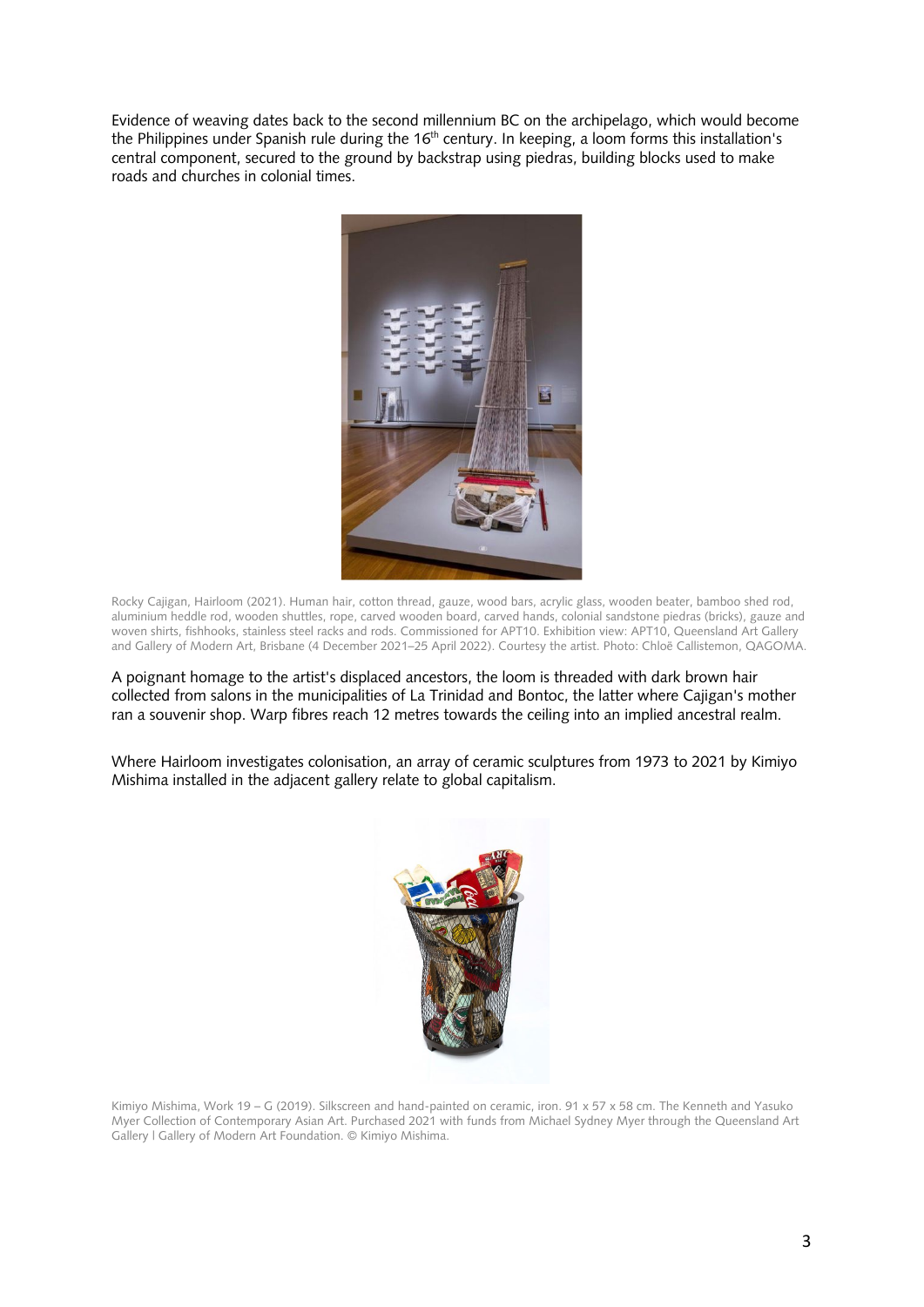Working in parallel to the Japanese avantgarde group Gutai, Mishima has been meticulously replicating commercial packaging in ceramics since the 1970s. Presented on a large plinth are a selection of these replicas—including fruit boxes, paper bags, and soda cans—much of them originating from multinational corporations including Heineken, Chiquita, and Coca-Cola.



Kimiyo Mishima, Box Orange 19 (2019). Silkscreen and hand-painted on ceramic. 39 x 43.5 x 33 cm. © Kimiyo Mishima. Courtesy the artist and MEM, Toyko.

Whereas between the 16<sup>th</sup> and mid-20<sup>th</sup> century, physical force was the principal method of procuring resources including land and labour, the 20<sup>th</sup> century saw this violence extend to the economic realm. Multinational corporations created demand for foreign commodities within third world countries and also monopolised the distribution of cash crops.



Kimiyo Mishima, Paper Bag C (1973–1974). Silkscreen and hand-painted on ceramic. 50 x 36 x 24 cm. © Kimiyo Mishima. Courtesy the artist and MEM, Toyko.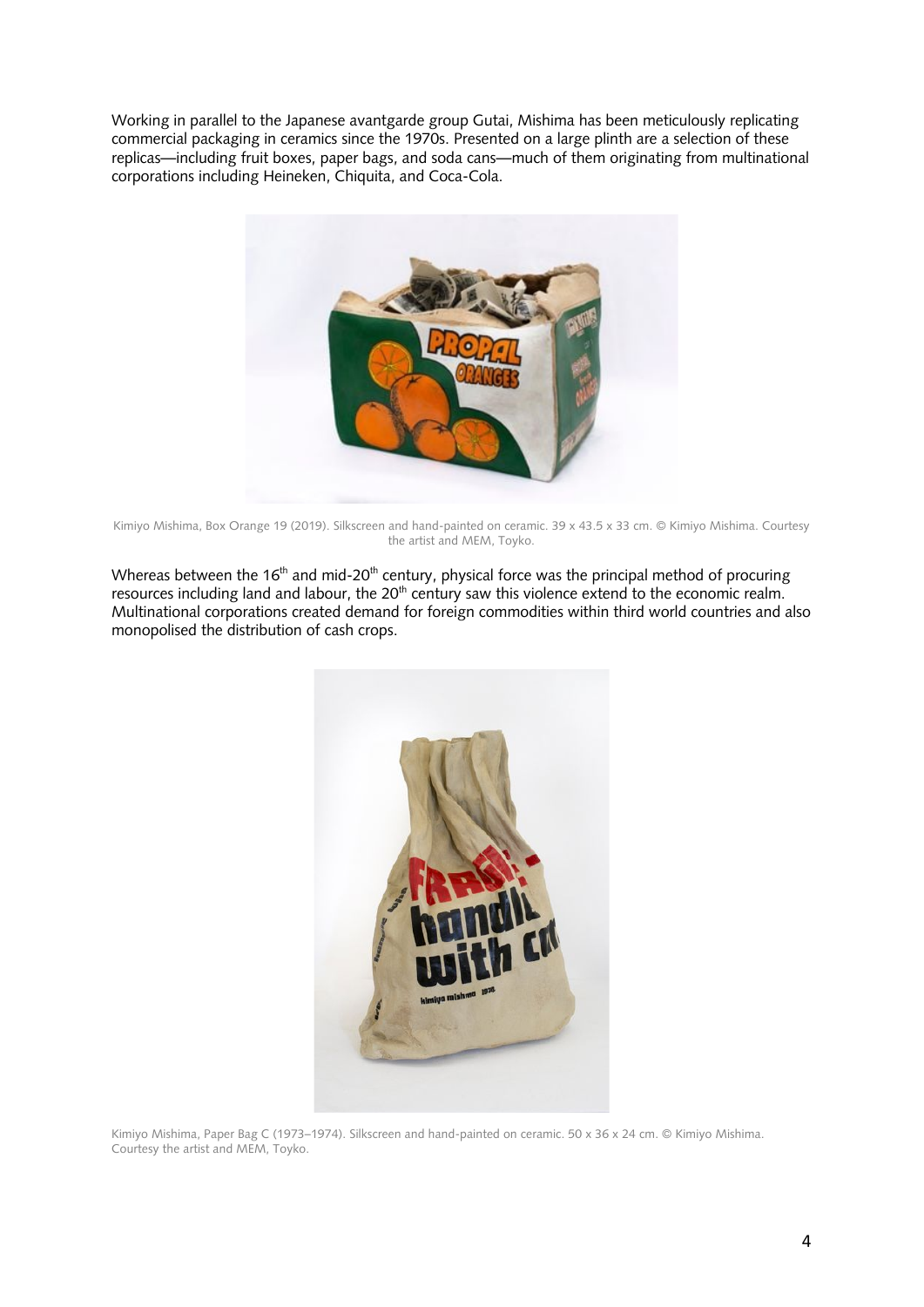Extending colonial histories into the 21st century is another ceramic artwork by Yasmin Smith, which illustrates relations with China from an Australian perspective.

Flooded Rose Red Basin (2018) is a barrier-like installation slip cast at the Jinhui Ceramic Sanitary Ware Factory in Sichuan Province—'Basin' in the title references the bathroom sinks produced by the factory.



Yasmin Smith, Flooded Rose Red Basin (2018). Exhibition view: The 10th Asia Pacific Triennial of Contemporary Art, Queensland Art Gallery | Gallery of Modern Art, Brisbane (4 December 2021–25 April 2022). Courtesy the artist and The Commercial. Photo: Natasha Harth, QAGOMA.

The artwork is composed of ceramic bamboo reeds with a subtle graininess, and eucalyptus branches whose translucent surfaces are disrupted by a viscous gum-ash glaze creating hairline cracks in the amber-olive colour surface.

The rose gum species of eucalyptus, encountered by the artist whilst on residency, was introduced to China by foreign diplomats during the 19<sup>th</sup> century, while the eucalyptus on the Australian five dollar note was adopted as a totem from Australia's indigenous communities.



Yasmin Smith, Flooded Rose Red Basin (2018) (detail). Exhibition view: The 10th Asia Pacific Triennial of Contemporary Art, Queensland Art Gallery | Gallery of Modern Art, Brisbane (4 December 2021–25 April 2022). Courtesy the artist and The Commercial. Photo: Natasha Harth, QAGOMA.

Amid the combinations of scales, colours, materials, textures and sounds, a rhythm emerges in the exhibition that signals divergent—specific, contextual—but not divisive concerns. While copious and, at times, conflicting content can be difficult to negotiate, a poignancy results from context-specific yet relatable narratives.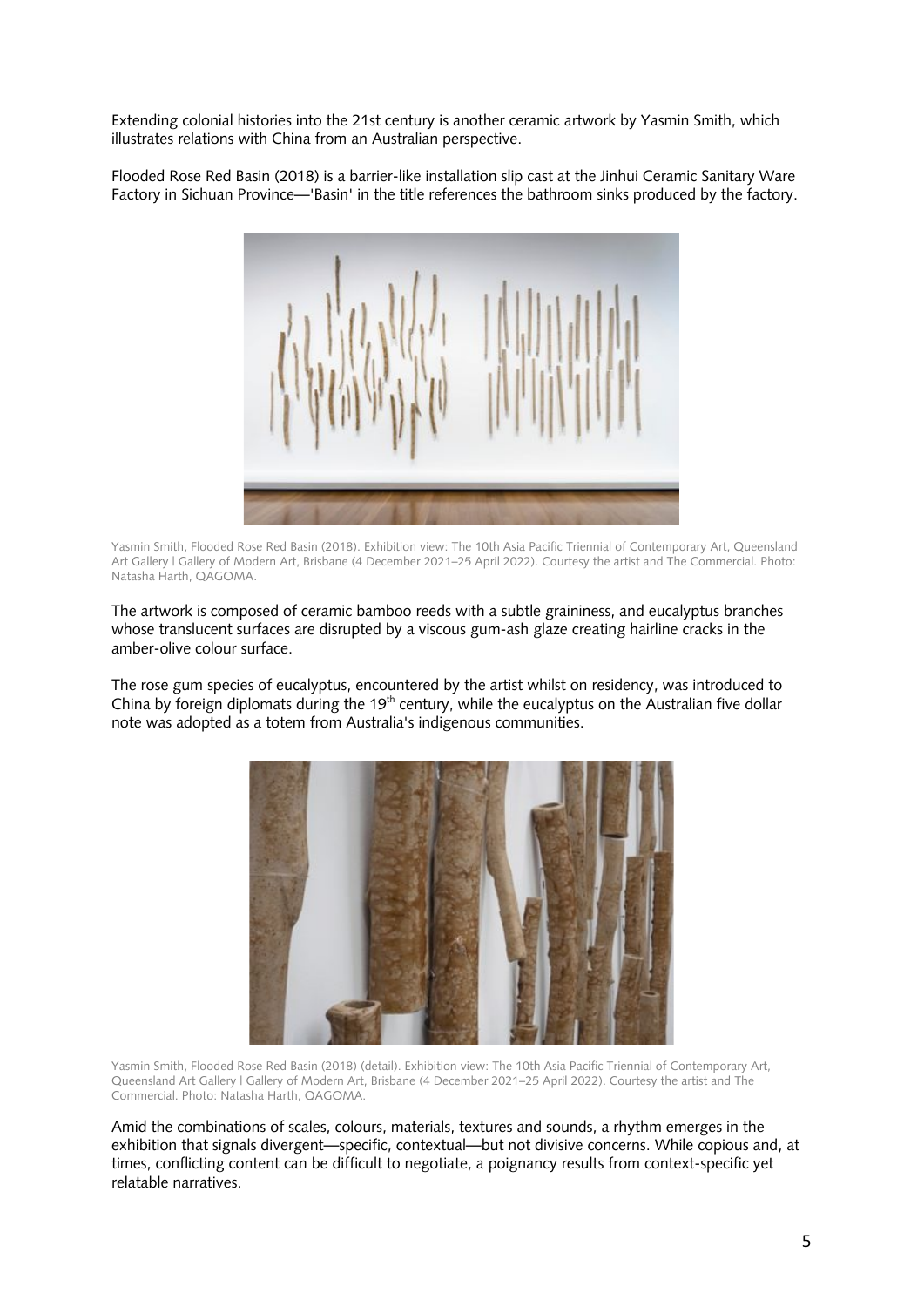

Rathin Barman, Notes from Lived Spaces (2021). Exhibition view: The 10th Asia Pacific Triennial of Contemporary Art, Queensland Art Gallery | Gallery of Modern Art, Brisbane (4 December 2021–25 April 2022). Courtesy the artist and Experimenter. Photo: Merinda Campbell, QAGOMA.

Rathin Barman engages concrete to explore how the architectures of Kolkata are inhabited and change over time.

A series of Barman's small sculptures called Notes from Lived Spaces 16 (2021), which at first glance appear like small piles of pavers, and a monumental concrete rendition of a building façade titled Reconstructed Living Spaces (2021), are works that greet visitors at the main entrance to the Gallery of Modern Art.



Rathin Barman, Restructured Living Spaces (2021). Exhibition view: The 10th Asia Pacific Triennial of Contemporary Art, Queensland Art Gallery | Gallery of Modern Art, Brisbane (4 December 2021–25 April 2022). Courtesy the artist and Experimenter. Photo: Merinda Campbell, QAGOMA.

Cool modern white brick forms are juxtaposed with red ones embossed with architectural features during the casting process.

The distinction in styles signify the culture of the occupants and the time of occupancy: like the venetian shutters on the arched window of Notes from Lived Spaces No.4, an attribute of colonial mansions built during the  $19<sup>th</sup>$  century occupied by Bengali families.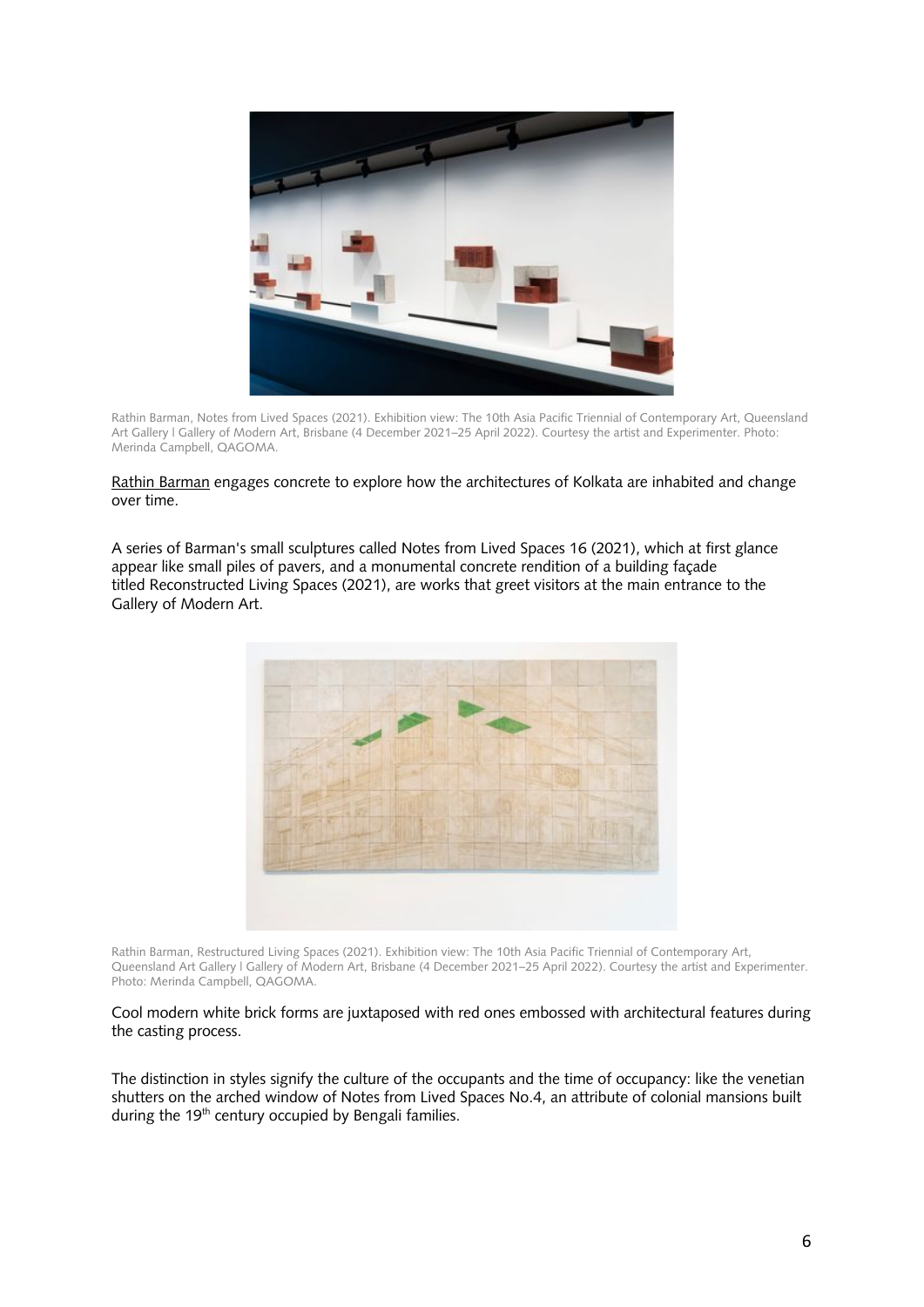

Rathin Barman, Notes from Lived Spaces 18 (2021). Exhibition view: The 10th Asia Pacific Triennial of Contemporary Art, Queensland Art Gallery | Gallery of Modern Art, Brisbane (4 December 2021–25 April 2022). Courtesy the artist and Experimenter. Photo: Merinda Campbell, QAGOMA.

Resembling tetris blocks, the bricks are irregular in shape, creating voids and interruptions of colour and form when stacked. These absences and intrusions convey allegories of human displacement and rapid urban development, as families are forced to leave and buildings are adapted for commercial enterprise.

Despite the geopolitical specificity of Barman's artwork, gentrification is not an isolated concern. Similar to real estate, water security is also a universal problem, as demonstrated by Alia Farid's In Lieu of What Was (2019).



Alia Farid, In Lieu of What Was (2019) (detail). Fibre-reinforced polymer. Five pieces: 297 x 100 x 100 cm; 280 x 260 x 260 cm; 240 x 130 x 130 cm; 255 x 123 x 123 cm. Courtesy the artist and Portikus, Frankfurt. Photo: Diana Pfammatter. © Alia Farid.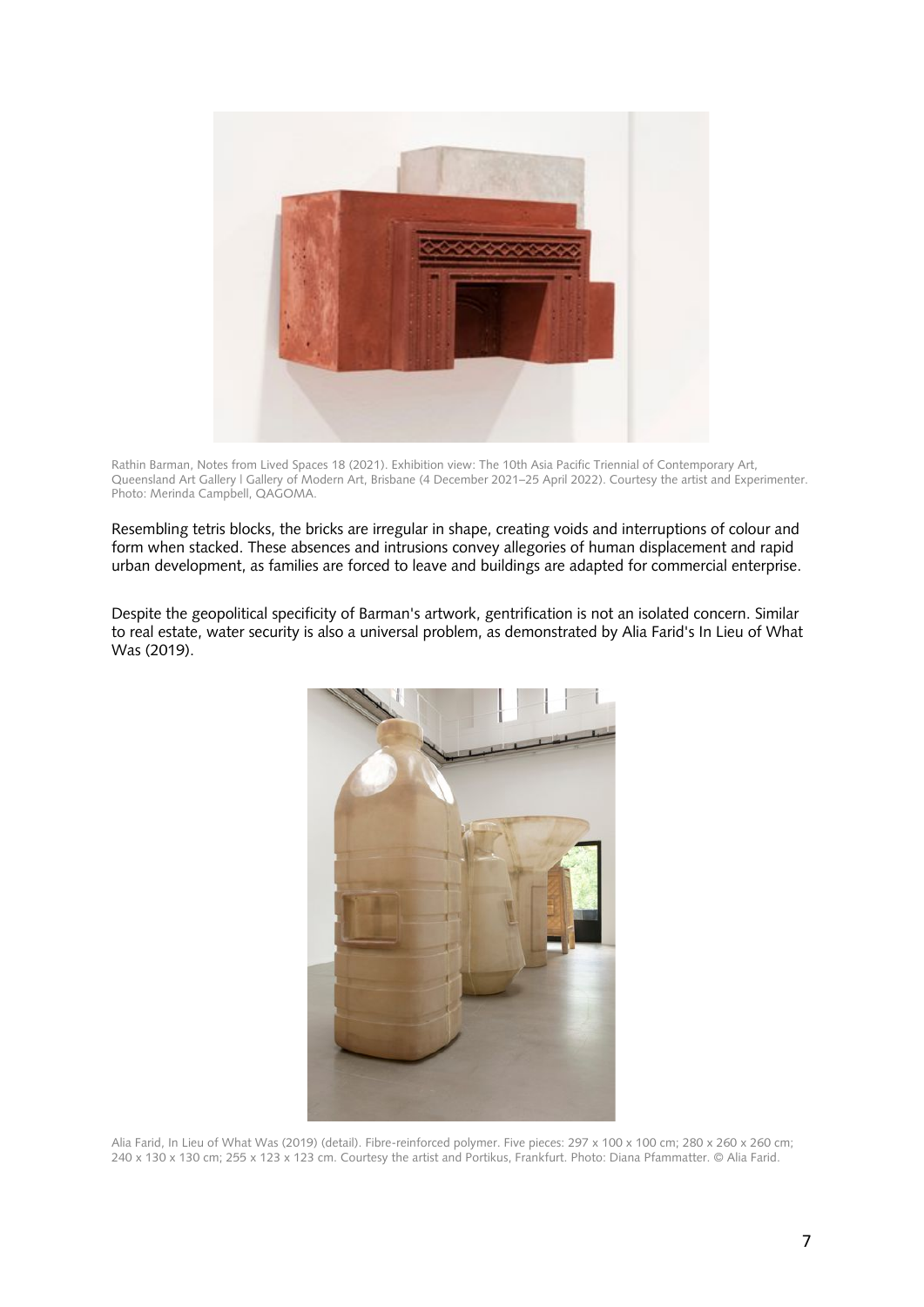Farid's installation, positioned around the corner, in the central ground floor gallery, features a set of sabils, public water fountains installed across Islamic cities. One of the five styles represented is a component of the Abraj AI-Kuwait, the World Heritage-listed set of mushroom-like monumental water towers in Kuwait, which Farid's model reduces to a height of three metres.



Alia Farid, In Lieu of What Was (2019) (detail). Fibre-reinforced polymer. Five pieces: 297 x 100 x 100 cm; 280 x 260 x 260 cm; 240 x 130 x 130 cm; 255 x 123 x 123 cm. Courtesy the artist and Portikus, Frankfurt. Photo: Diana Pfammatter. © Alia Farid.

Farid is concerned with the high consumption of water in Kuwait, which is disproportionate to its supply in a country with 'no rivers'. This concern translates into a proposal, through the other cast renditions in this installation, increased in size to match the fountain model.

Each cast charts the development of water vessels in West Asia—from the re-usable clay hebs, earthen zamzamiyahs, and jarrah copper water pitchers to the ubiquitous, disposable and wasteful plastic bottle of today.



Alia Farid, In Lieu of What Was (2019). Fibre-reinforced polymer. Five pieces: 297 x 100 x 100 cm; 280 x 260 x 260 cm; 240 x 130 x 130 cm; 255 x 123 x 123 cm. Courtesy the artist and Portikus, Frankfurt. Photo: Diana Pfammatter. © Alia Farid.

The form of the vessel extends to the nation state in Construction and Deconstruction 2021 (2021) by Myanmar-based performance collective 3AM.